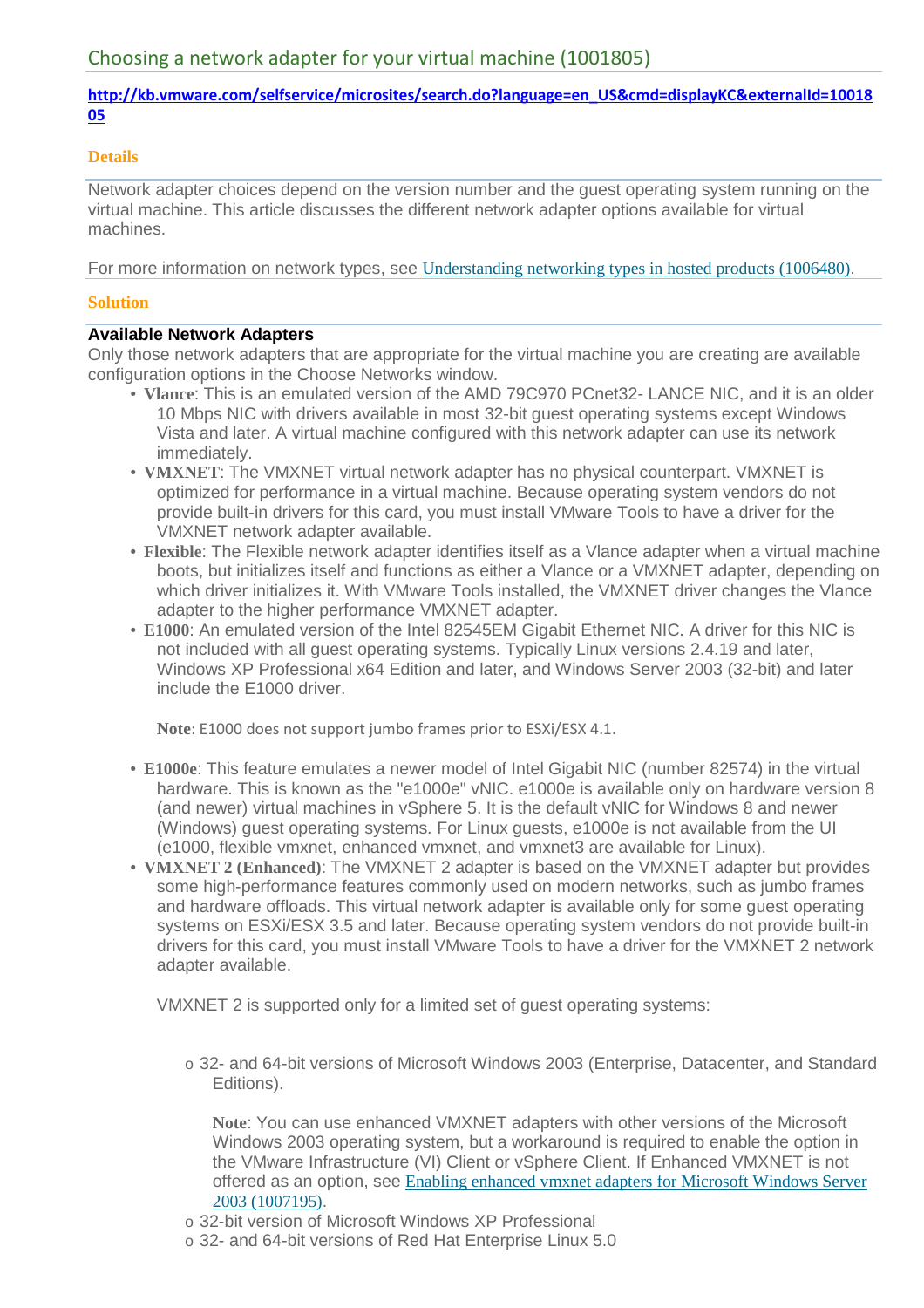o 32- and 64-bit versions of SUSE Linux Enterprise Server 10

o 64-bit versions of Red Hat Enterprise Linux 4.0

o 64-bit versions of Ubuntu Linux

In ESX 3.5 Update 4 or higher, these guest operating systems are also supported:

- o Microsoft Windows Server 2003, Standard Edition (32-bit)
- o Microsoft Windows Server 2003, Standard Edition (64-bit)
- o Microsoft Windows Server 2003, Web Edition
- o Microsoft Windows Small Business Server 2003

**Note**: Jumbo frames are not supported in the Solaris Guest OS for VMXNET 2.

• **VMXNET 3**: The VMXNET 3 adapter is the next generation of a paravirtualized NIC designed for performance, and is not related to VMXNET or VMXNET 2. It offers all the features available in VMXNET 2, and adds several new features like multiqueue support (also known as Receive Side Scaling in Windows), IPv6 offloads, and MSI/MSI-X interrupt delivery. For information about the performance of VMXNET 3, see Performance Evaluation of VMXNET3 Virtual Network Device. Because operating system vendors do not provide built-in drivers for this card, you must install VMware Tools to have a driver for the VMXNET 3 network adapter available.

VMXNET 3 is supported only for virtual machines version 7 and later, with a limited set of guest operating systems:

- o 32- and 64-bit versions of Microsoft Windows 7, 8, XP, 2003, 2003 R2, 2008, 2008 R2, Server 2012 and Server 2012 R2
- o 32- and 64-bit versions of Red Hat Enterprise Linux 5.0 and later
- o 32- and 64-bit versions of SUSE Linux Enterprise Server 10 and later
- o 32- and 64-bit versions of Asianux 3 and later
- o 32- and 64-bit versions of Debian 4
- o 32- and 64-bit versions of Debian 5
- o 32- and 64-bit versions of Debian 6
- o 32- and 64-bit versions of Ubuntu 7.04 and later
- o 32- and 64-bit versions of Sun Solaris 10 and later
- o 32- and 64-bit versions of Oracle Linux 4.9 and later

**Notes**:

- o In ESXi/ESX 4.1 and earlier releases, jumbo frames are not supported in the Solaris Guest OS for VMXNET 2 and VMXNET 3. The feature is supported starting with ESXi 5.0 for VMXNET 3 only. For more information, see Enabling Jumbo Frames on the Solaris guest operating system (2012445).
- o Fault Tolerance is not supported on a virtual machine configured with a VMXNET 3 vNIC in vSphere 4.0, but is fully supported on vSphere 4.1.
- o Windows Server 2012 is supported with e1000, e1000e, and VMXNET 3 on ESXi 5.0 Update 1 or higher.

# **Adapter Caveats**

• **Migrating virtual machines that use enhanced VMXNET**

VMXNET 2 was introduced with ESX 3.5. Virtual machines configured to have VMXNET 2 adapters cannot migrate to earlier ESX hosts, even though virtual machines can usually migrate freely between ESX 3.0 and ESX 3.0.x.

If you must migrate a virtual machine between later and earlier hosts, do not choose VMXNET 2.

• **Upgrading from ESX 2.x to ESX 3.x**

When a virtual hardware upgrade operation transforms a virtual machine created on an ESX 2.x host to an ESX 3.x host, Vlance adapters are automatically upgraded to Flexible. In contrast, VMXNET adapters are not upgraded automatically because most Linux guest operating system versions do not reliably preserve network settings when a network adapter is replaced. Since the guest operating system thinks a Flexible adapter is still Vlance, it retains the settings in that case. If the upgrade replace a VMXNET adapter with a Flexible adapter, the guest operating